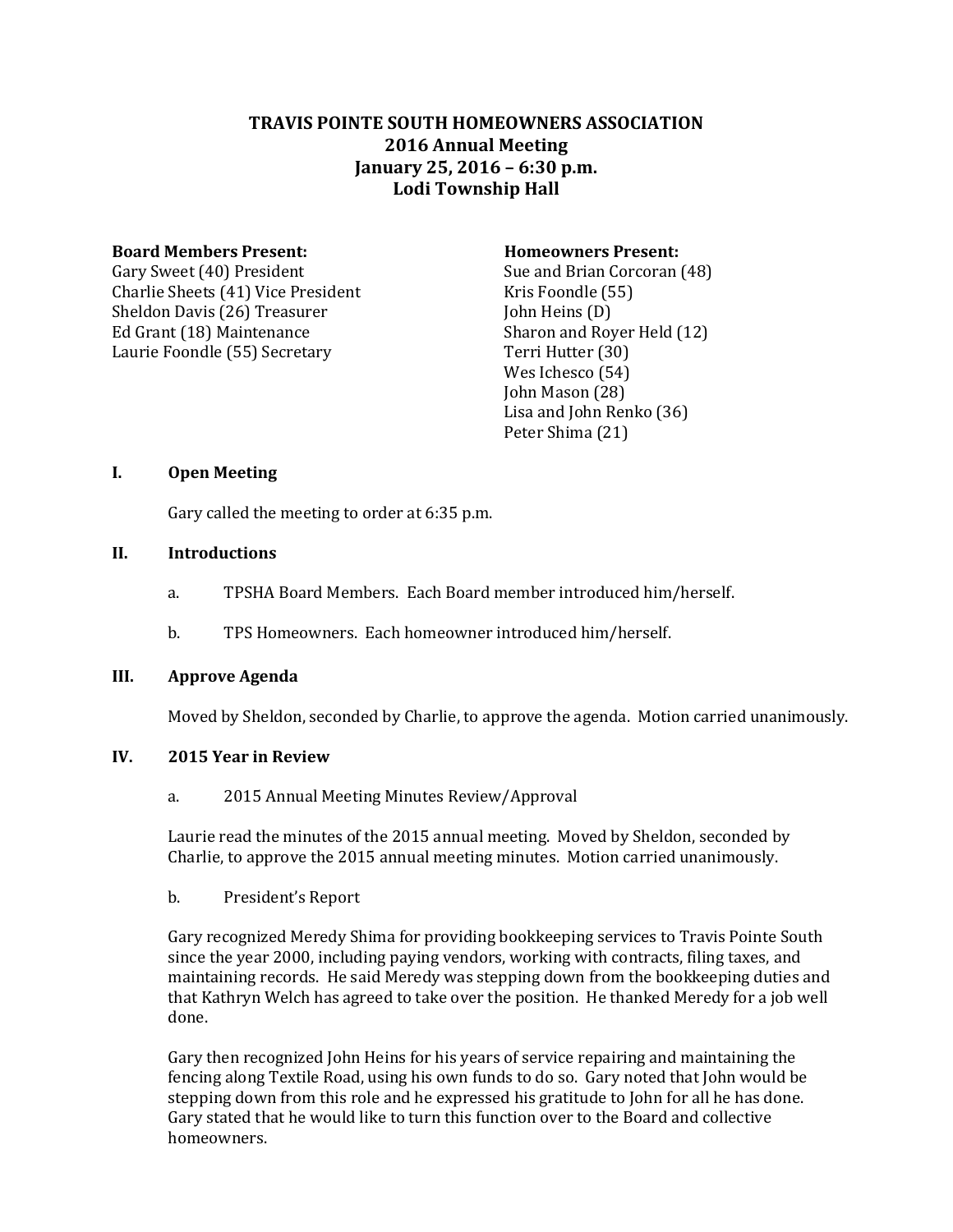Gary stated that the Board held 15 meetings in 2015 (three more than normal). Snow removal was the main topic of discussion, he said, noting that a survey was again sent to homeowners regarding whether to keep snow removal of individual driveways in or remove them from the contract. The results were 26 homeowners voting to keep snow removal of driveways in the contract and 21 homeowners voting to remove them. Gary pointed out that finding vendors to plow all driveways is becoming more and more difficult, noting that the Board lost its contract with Margolis Nursery due to significantly increased pricing. The current company is a younger company out of Milan, Gary said, and the service was pretty good so far, although a small amount of hand-holding on the part of the Board has been necessary. He believed if the neighborhood's snow removal contract involved road plowing only, there would be sufficient funds to contract with higher-quality companies. Rather than increase association dues to pay for escalating prices, he thought it would be a good idea for the Board to revisit the issue of individual driveway plowing.

Gary reported that one newsletter was sent to homeowners in 2015 and that the annual spring clean-up was very successful. He recognized Ed Grant for the extra work he did on his own time to maintain the flower boxes at both entrances.

Gary stated that the Board responded quickly to all individual inquiries, noting that there were no major issues brought to the Board's attention.

With regard to the budget, which he said Sheldon would be reviewing this evening, the Board continues to monitor financial issues. He stated the new contract with Republic Services for trash and yard waste removal saved the association over \$5,000 annually, noting that they do a good job servicing the neighborhood.

### c. Treasury Report

Sheldon reported that \$18,500 was budgeted last year for snow removal, but only \$10,500 was spent, and there was a 3% inflation increase in the contract with Republic Services. He said unexpected expenses involved invasive weed/tall grass removal around the ponds, noting that the invasive species would continue to spread aggressively. He said there were timing issues related to their removal and that costs associated with this would carry over into 2016. He stated that lawn maintenance expenses exceed the budgeted amount by about \$1,500, part of which was attributed to a very wet spring. Terri asked about the actual budget figures and Sheldon said he would provide this document to the homeowners.

With regard to the proposed 2016 budget, Sheldon noted that it was consistent with the budget figures of 2015, with the exception of increased trash removal (3% contractual increase) and increased funds in the pond, lawn and grounds maintenance line items. He said a small portion of the snow removal fund was reallocated to cover these increases.

Wes asked about the budget overage for lawn maintenance and if lawn maintenance costs were less if the north side of the east pond was not mowed.

Gary said the allocated amount for lawn maintenance was exceeded due to the very wet spring in 2015, as well as a longer mowing season in the fall (mowing occurred through October). He replied yes, the Association saved money when the north side of the east pond was not mowed.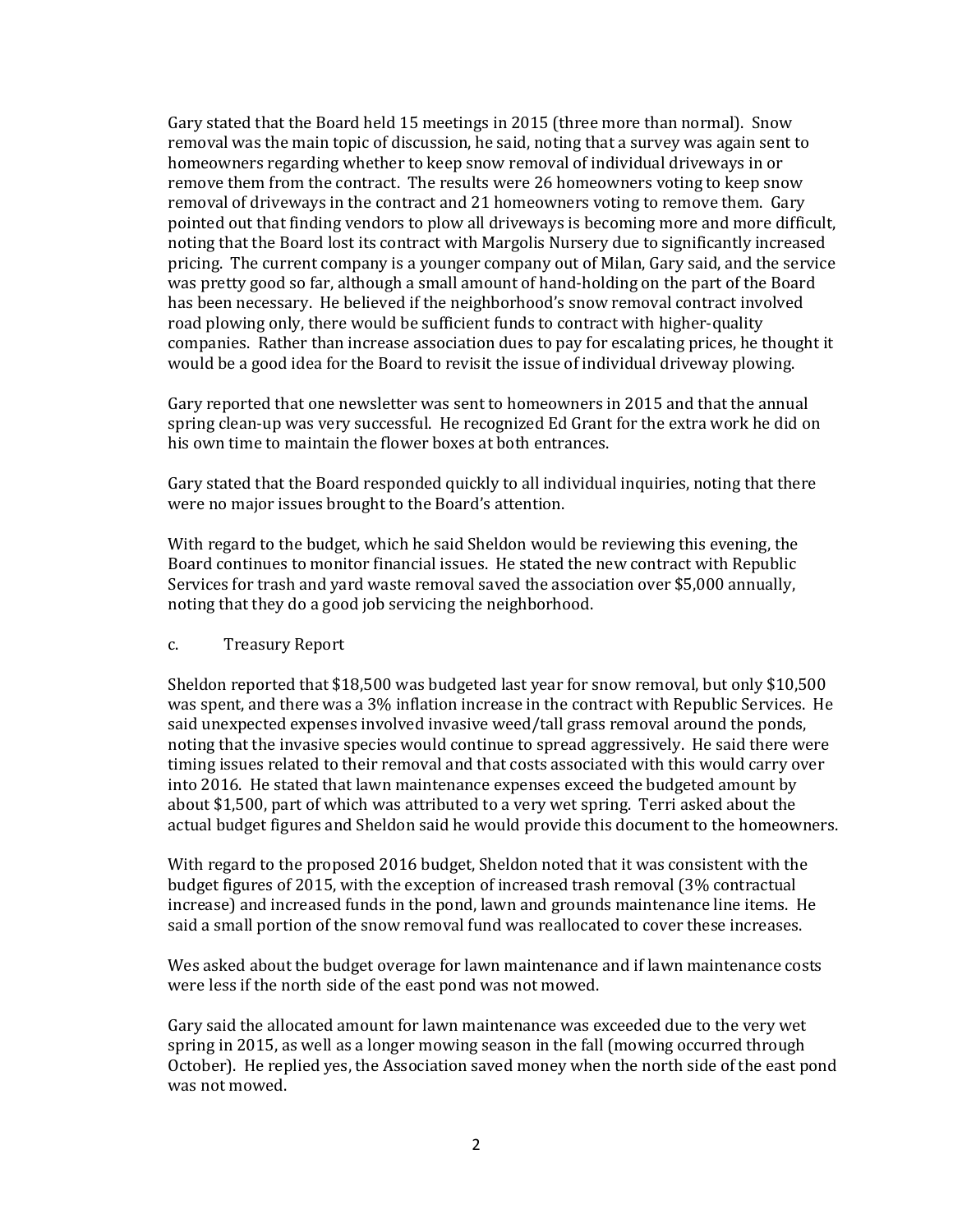Kris asked if the actual budget showed what the balances were for the CDs.

Sheldon replied yes. He said the Board agreed to placing the CD funds in the road fund checking account until rates rise.

Gary added that as of December 15, 2015, there was one more CD that had not yet matured. The balance of that, along with the existing road fund balance, resulted in over \$158,000 in the road fund.

Moved by Royer, seconded by Brian, to approve the 2016 budget as proposed. Motion carried unanimously.

### d. Maintenance Report

Ed reported that the lighting at the south entrance was replaced with LED bulbs in 2015, at a cost of \$575. In comparing electric bills, he said, there was about a 50% savings. Changing the north entrance lighting would likely be more costly because the lighting near the mailboxes was brighter, requiring a more expensive LED bulb.

With regard to snow removal, Ed added that Margolis Nursery was requesting an up-front, non-refundable payment of \$8,000. He said the Board opposed this, especially given that a winter with a low snowfall would mean the Association would lose that up-front money. He provided additional details about the new snow removal contractor, DK Services, stating that plowing the roads at a one to six-inch snowfall would cost \$250 and each driveway would cost \$20. Plowing would occur at two inches, he said. If the snowfall were greater than six inches, the cost would be \$350 for the roads and \$28 per driveway. He said this contractor also cleaned right up to the garage door and that salting would only be done at the intersections when needed. He noted that obtaining the contract with DK Services was a fluke, but the Board was happy with their service.

Ed provided background information about the mailbox keys, noting that when the new mailboxes were installed, two keys were given to each homeowner and the post office kept the third key. However, there have been occasions where the post office has said they no longer have the keys, although the post office did provide him with a bag of keys that fit the parcel boxes. He noted that there have been problems with a few of the parcel boxes, one needing the lock replaced. Unfortunately, he has been unsuccessful finding a locksmith to come and repair the lock. He was able to purchase a new lock and he hoped to find a locksmith who would install it. He said the new Board would need to work with the post office to locate the residential box keys, adding that he believed the post office had them.

Regarding cracksealing the roads, Ed said the Board determined that the roads were still in good shape and that they would need to be sealed in 2016.

Ed stated that he worked on getting bids for removal of the tall plume grass at the west pond, which would need to be done during the fall months. He obtained a bid for \$900 for burning off the grass and then spraying it (with another application in the spring if needed). He said they attempted to burn the grass three different times, but the weather never cooperated. With regard to the east pond, he said work would need to be done when the ground was frozen because of the heavy equipment that would need to be used.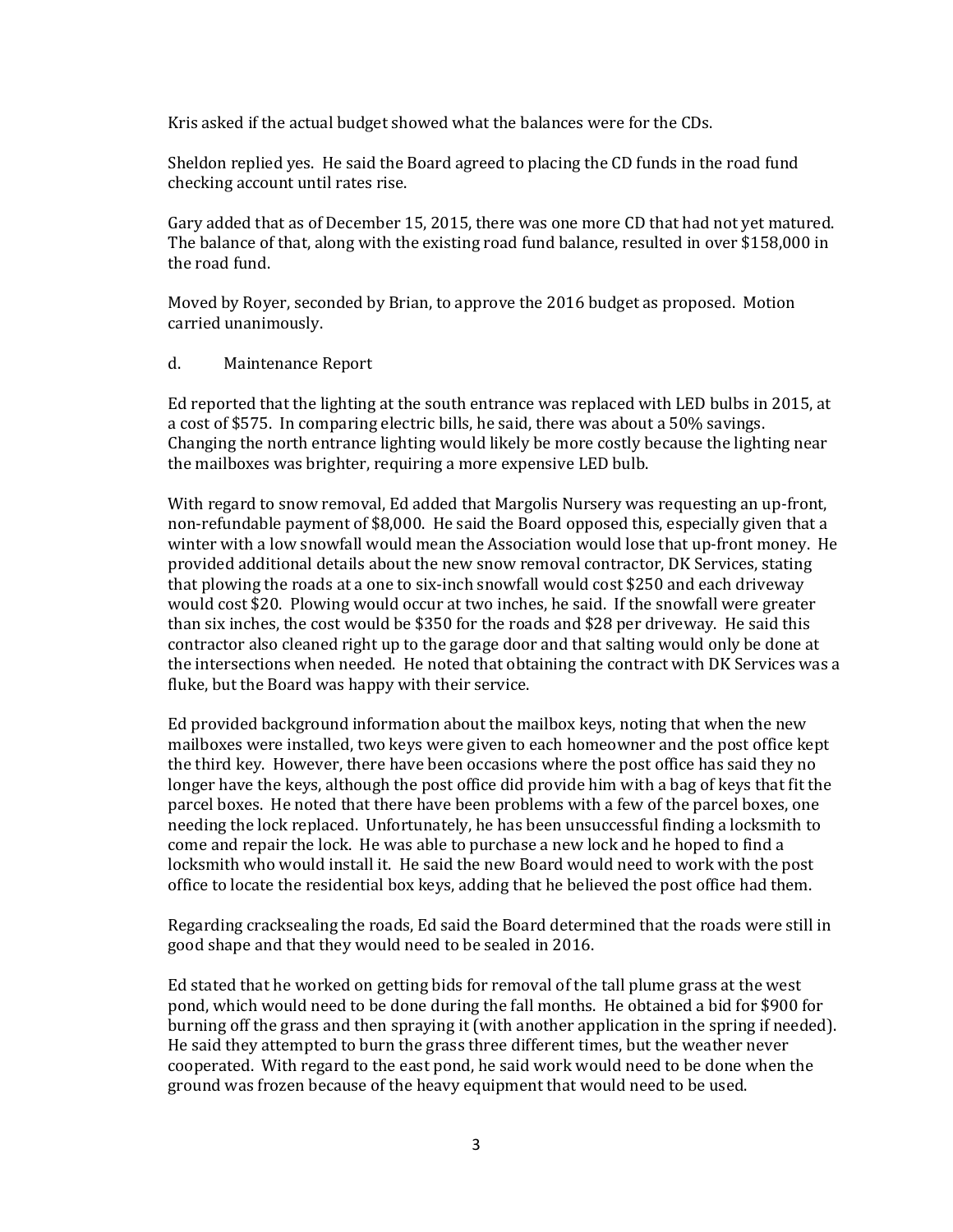Ed called attention to the new posts with blue reflective cylinder tops that were recently installed at both the north and south entrances. He said Bruce Crider came up with this solution to help identify both entrances in the dark. He said Bruce paid for these and installed them himself. Ed thought they looked nice and worked very well, and he thanked Bruce for this.

Finally, Ed noted that the Association's website now contains the Board's meeting minutes, beginning in 2015.

# **V. 2016 Plans/Budget**

This was addressed in the Treasury Report under the 2015 Year in Review.

# **VI. 2015 TPSHA Board**

a. Special Recognition of Meredy Shima – This was done under the President's Report.

b. Recognition of Leaving Board Members – Gary thanked Charlie for securing the contract with Republic Services, which saved the Association over \$5,000, and he thanked Ed for all the work he has done with snow removal and other landscaping/grounds issues.

c. Introducing of Board Nominations, Floor Nominations, 2016 Board Approval

Peter Shima and John Mason volunteered to serve on the Board. Wes said he would consider serving on the Board again if another member could not be found. He thought it would be good to have someone new on the Board.

Sheldon said he would reach out to a few of the new residents in the neighborhood to see if one of them would be interested.

Moved by Kris, seconded by Charlie, to appoint Peter Shima and John Mason as new Board members. Motion carried unanimously.

## **VII. Open Floor**

## a. Textile Road Reconstruction Project

Gary explained the Textile Road reconstruction project and the new roundabout proposed at the corner of Textile and Ann Arbor-Saline Roads. He said Kris and Laurie attended the open house held by the Washtenaw County Road Commission. The project is planned to begin after Labor Day 2016 and is anticipated to take two to three months. With regard to concern about Bellwether being used for cut-through traffic during the project, he stated that TPS is a private neighborhood and can do whatever it sees fit to prevent such kind of traffic.

Terri said she also attended the open house. Given that detour signs would start at Pleasant Lake Road, not Brassow Road, she did not think cut-through traffic would be a concern. She stated that most local residents will know which roads to use and not to use and, if someone unfamiliar with the area tried to use Bellwether only to find there was no outlet at the south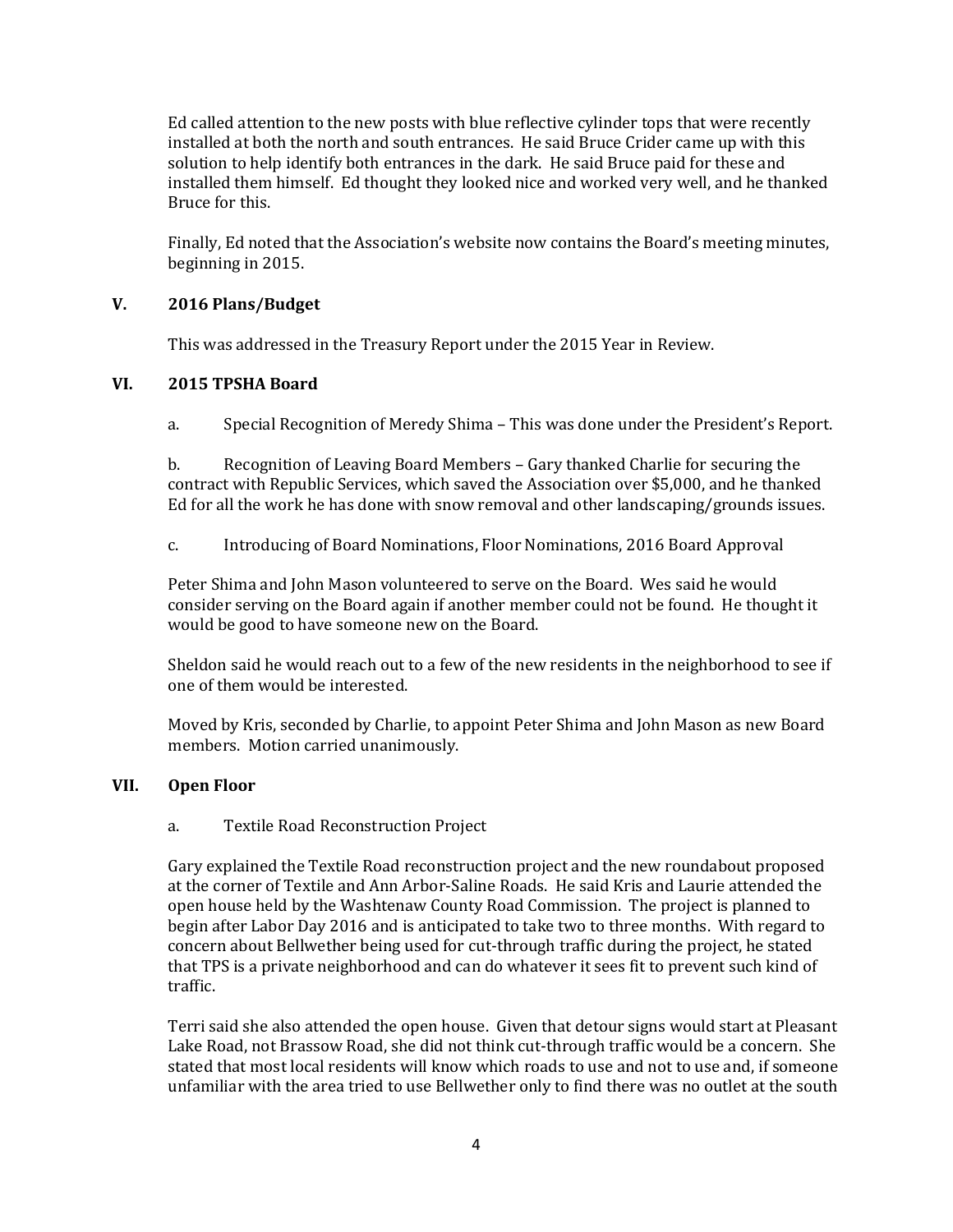end due to Textile Road being closed, she did not think that person would do it a second time. She did not think it would be necessary to close the south entrance.

Charlie agreed, adding that if there ended up being a need once the project started, the neighborhood could close an entrance at that time.

Kris stated that he has worked on numerous road projects and it has been his experience that if people living in an area of construction knew of a connecting road, such as Bellwether, it could become popular for cut-through traffic once discovered. He noted that our streets were not designed for that type of traffic. He did not mind leaving everything the way it was but, if cut-through traffic, and speeding, became a problem, he would suggest closing the south entrance to eliminate this. He said closing the south entrance would not prevent access for emergency vehicles, as barricades could be moved. If desired and/or necessary, he said, the neighborhood could install temporary construction signs at the north entrance posting no outlet/Textile Road closed.

Wes expressed concern about access for school buses and garbage trucks if the south entrance were closed.

John Renko wondered why we just didn't close the south entrance at the start of the project, asking who would be inconvenienced by closing it. He thought the decision should be made now – whether or not to close the south entrance – as he did not think it would happen once the project was started.

Terri stated that she would be inconvenienced, as well as others at the south end. However, she was not opposed to closing the entrance if cut-through traffic ended up becoming a problem. If it were not a problem, she did not think it needed to be closed. But if it were closed, she suggested that school bus and delivery truck traffic be assured of a place to turn around. She noted, though, that school buses would need to use Textile to provide transportation for the children in that area.

Charlie thought the neighborhood would be able to decide and act quickly on closing the south entrance if it were found to be necessary.

Sheldon thought the plan to close the south entrance could be set up over the summer in case it needed to happen. He raised a question of how much risk the neighborhood was willing to take with potential extra traffic. If it were decided that no additional traffic was desired under any circumstances, then the decision could be made right now to close the entrance and plans put in place to reroute school bus and delivery/service vehicles.

Wes noted that many years ago there was a time when cut-through traffic was a problem, but then Maple Road was reconstructed and all cut-through traffic stopped. He wondered if a neighborhood vote was needed to close the entrance.

Terri believed the Board could make that decision, hopefully with input from the residents.

Sheldon stated that the Board could discuss this further if needed.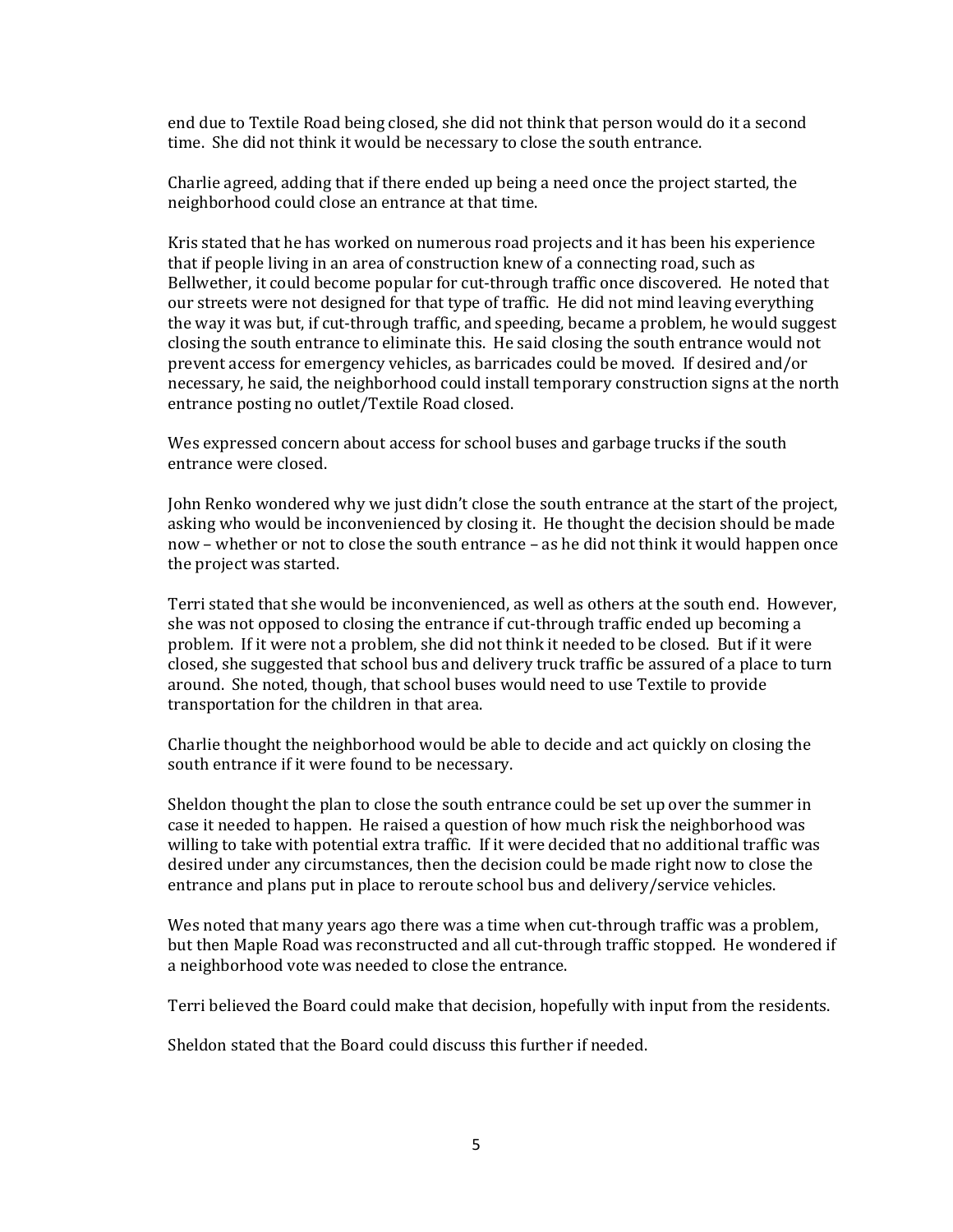## b. Solicitation

John Renko expressed concern about solicitation occurring in the neighborhood.

Gary noted that solicitors were required to have a permit.

## c. Neighborhood Roads

Brian asked if there were a need for the roads to be replaced in the near future.

Kris stated that the roads were in pretty good shape, giving them a grade of about 80-82. Roads generally need to be replaced when graded around 40-50, he said. He believed the budget for road replacement was on track, enough to pay for the entire project with a minor special assessment request. Looking ahead to the year 2035, he said a mill and fill project would cost about \$300,000 to \$400,000, while a cap of the roads would cost about \$250,000. He stated that cracksealing would need to be done in 2016.

d. Ann Arbor Airport Expansion

John Renko wondered if anyone has looked into the possibility of the Ann Arbor Airport expansion project being revived. As a subdivision, he thought this would be good to know.

## e. General Landscape Issues

Ed noted that the planter box at the south entrance would need to be replaced, as timbers were starting to warp and deteriorate, allowing invasive species growth. He recommended that the box be completely removed and a new box constructed with treated 6x6 timbers, and then filled with good soil. He received a bid of \$1,900 from Lodi Nursery to do the work. He said at a minimum the existing soil should be sprayed with Roundup to get rid of the invasive grasses and that perhaps a good time to do that would be in conjunction with the Textile Road project.

Wes stated that the caps installed on the pillars (from Kish Masonry) three years ago had a five-year warranty and that he would take a look at them to check on their condition.

Ed asked about the fencing along Textile Road and whether it should be replaced or removed. He liked the fence and said this issue would need to be addressed.

Gary stated that the Board could discuss this issue.

Terri stated that a vote would be needed for a special assessment if there was not enough money in the budget to repair/replace the fencing.

Laurie stated that the Board talked about adding the repair of the fencing a part of the spring clean-up.

John Heins said he still has un-used fence posts, as well as appropriate saws, and, with a little help, he would be willing to continue repair of the fencing along the east side of Textile. A new fence would be very expensive, he said.